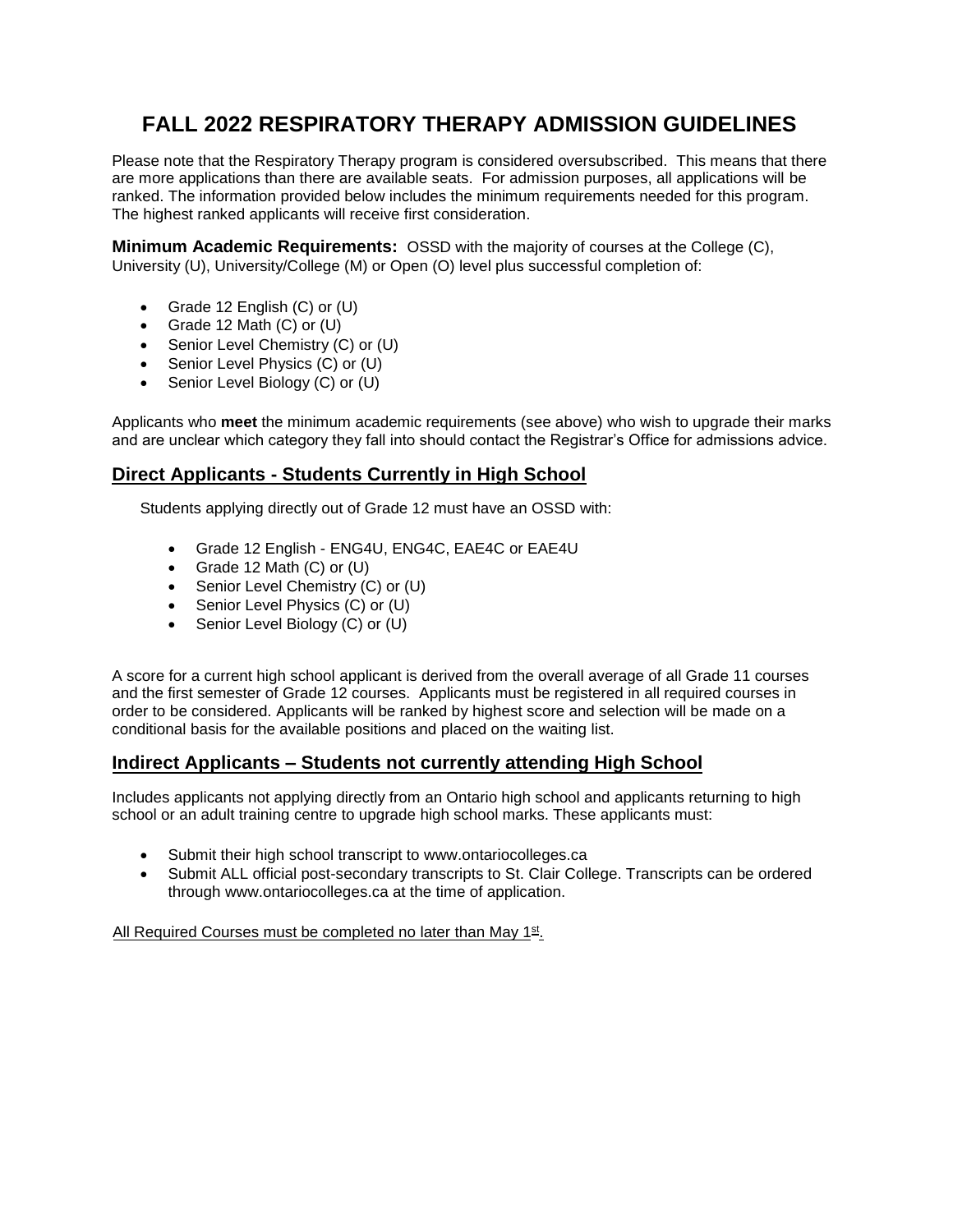### **Students currently attending St. Clair College Pre-Health Science Pathways to Advanced Diploma and Degree Programs (Fall Intake)**

Admission Criteria for Respiratory Therapy students currently attending the Pre-Health Sciences program:

- Students must successfully complete a Pre-Health Science Pathways to Advanced Diploma and Degree Programs with a minimum cumulative 2.0 GPA before May 1<sup>st</sup>.
- A score for a current St. Clair College Pre Health Student is derived from:
	- $\circ$  The overall average of Biology (BIO 50 & BIO 51), Chemistry (CHM 50 & CHM 51), English (ENG 107 & COM 40), Math (MTH 63 & MTH 93), and Physics (PHY 17) - 50%
- For applicants currently enrolled in a Pre-Health Science Pathways to Advanced Diploma and Degree Programs at another College, a ranking score is determined using an overall average of comparable Biology, Chemistry, Math, English and Physics courses from their program.

In the event that an applicant has a higher grade from another post-secondary institution or high school in Biology, Chemistry, Math, Physics or English it will be used for **ranking purposes only**.

#### **Applicants with previous College or University**

Applicants who have completed one year of a College or University in a Health Related Program are required to be in good standing. If you **are not in good standing or have not completed one year of study** please refer to next category.

Applicants with prior Post-Secondary in Good Standing who are missing some of the required courses from high school or would like to upgrade their marks can upgrade in the following ways:

- Pre-Health Science Program completion is not required however you will need to take both Biology, Chemistry, English, Math Courses and a Physics from a Pre-Health Science Program at an Ontario College. An average for each subject will be used for ranking.
- Academic and Career Entrance (ACE) Program at an Ontario College English (ACE 10), Math (ACE 12), Biology (ACE 20), Chemistry, (ACE 22), Physics (ACE 24)
- Through an adult high school such as Mason Education Centre, St. Michaels Adult High School or ILC.